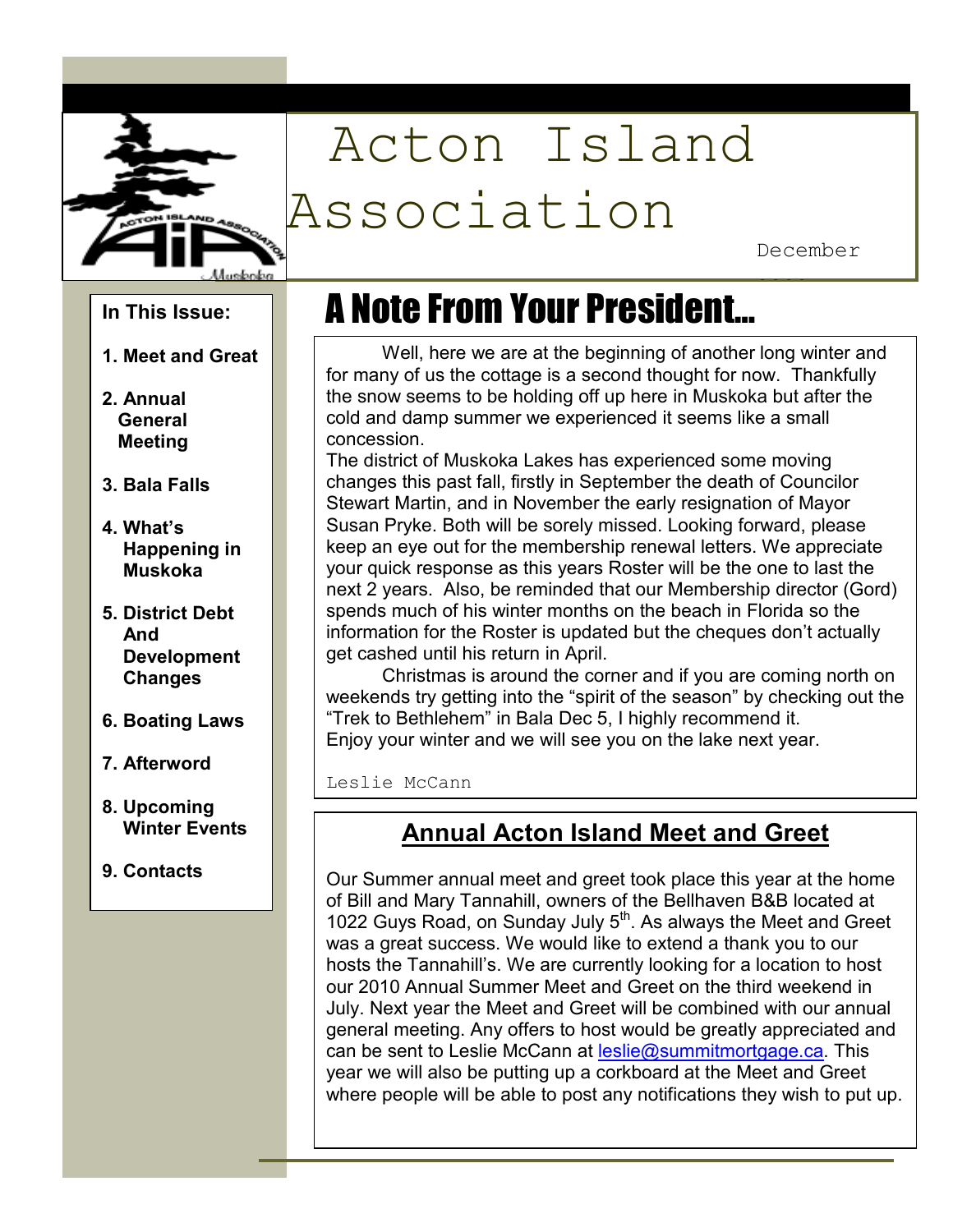## Annual General Meeting

Two new directors were added to our board at this year's AGM, Michelle Fish and Hugh Kerr. They can be reached at *mfish@rogers.com* and *hugh.kerr@sunlife.com* respectively. Further items included on the agenda of the past AGM included the financial statement and roster. In the future the Acton Island Association financial statements will be posted on the website and made available at upcoming Meet and Greets/ Annual General Meetings. Beginning in 2010 we will be moving to a two-year roster distribution. All minutes of the AGM will be posted online at www.actonisland.com.

### Bala Falls Hydroelectric Project

The debate over the construction of the proposed hydroelectric project for the North falls in Bala has continued throughout the summer and into the autumn. On October  $10<sup>th</sup>$  a public meeting was held at the Bala Community Centre to update residents on the planned hydroelectric generating station, developed by Swift River Energy Limited. The project, which could generate between 3 – 5 megawatts of electricity, enough energy to power between 2,400 to 4,000 homes a year, will be located on a site which previously held a power station until the early 70s. The Bala site was chosen as one of 17 sites laid out by the Government of Ontario in an effort to create new, 'green,' renewable sources of energy to replace the provinces outdated coal-fired power plants. Proposals by local groups to move the site to the South falls have been stalled as the Ministry of Natural Resources do not hold enough land around the site, and as such was not a viable option. Swift River Energy Limited released the required environmental report in early November, beginning the 30-day period in which the public can comment on the report after which time construction on the project can begin. Public comments are due by November 27<sup>th</sup>. Groups such as the Save the Bala Falls Group and the Moon River Association are publicly protesting the proposed hydroelectric project, citing concerns over the environmental and economic effects that the project will have upon the area and the Bala Community. Some of these concerns include the impact that blasting for the project will have upon heritage buildings such as the Bala Stone Church and Purk's Place, as well as well as the affect of road closings upon surrounding businesses. Bill Purkis with Save the Falls Group has come before the township council requesting a report from staff outlining public concern including the groups concern over the short public comment period on the 600 page screening report.

Again at this point the board does not have a firm commitment fore or against the proposal. The board is willing to assist you in finding published information on this project and request you to consider your own direction on this matter.

The Swift River Energy Limited project website: www.balafalls.ca

http://savethebalafalls.com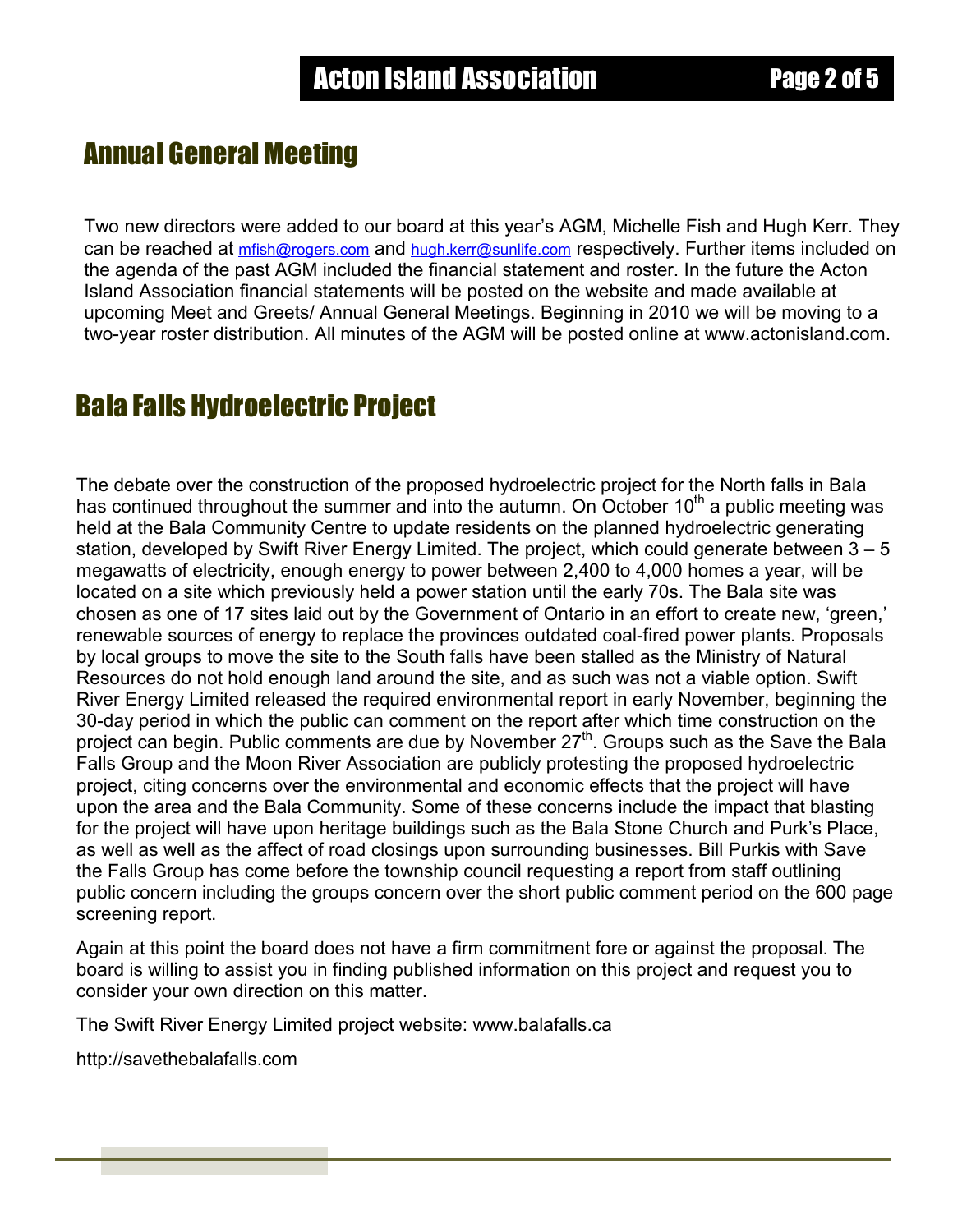### What's Happening in Muskoka

It was a record year for the  $25<sup>th</sup>$  Annual Bala Cranberry Festival with close to 24,000 attendees over three days. The festival's organizing committee was able to hand out close to \$50,000 in donations from the festivals revenues to numerous local groups and youth scholarships. The silver anniversary included many of the festivals annual events such as the Celebrity Pig Race and the Cran-Anne look-alike contest, but also included many new features such as a water ski show by Summer Water Sports and a new children's area with rides and a petting zoo.

The Township of Muskoka is hosting four events for the 2010 Ontario Winter Games. The Games beginning Thursday March 4<sup>th</sup> until Sunday March 7<sup>th</sup> will see 365 athletes along with their coaches and families in Muskoka for the event. Bala is hosting the Ringettes and the Biathlon, Boxing and Kick Boxing competitions will be taking place at Red Leaves in Minett.

On October 26<sup>th</sup> Muskoka Lakes District Council an 80-acre boundary expansion of Port Carling's east side passed. The 2,500 Muskoka Lakes residents who are opposed to the boundary expansion have decided to appeal the decision to the Ontario Municipal Board. At the point when the district issues a notice to the Muskoka Lakes Township official plan amendment including the boundary expansion a twenty-day appeal period will begin.

### District Debt and Development Changes

Last summer the Muskoka District voted to make some changes to the regions development charges. The vote set to increase development charges for the next 4 years at 13% per annum compounded. This change means that by the end of the 5-year term for the by-law the charges will be just below the amount that was recommended by the project's consultant although slightly higher than the 10% recommended by the corporate services committee. The new by-law will ideally raise more money while not allowing development to completely cover the costs of development. Further details on the changes can be found at www.mla.on.ca or muskokadistrict.iwebez.com.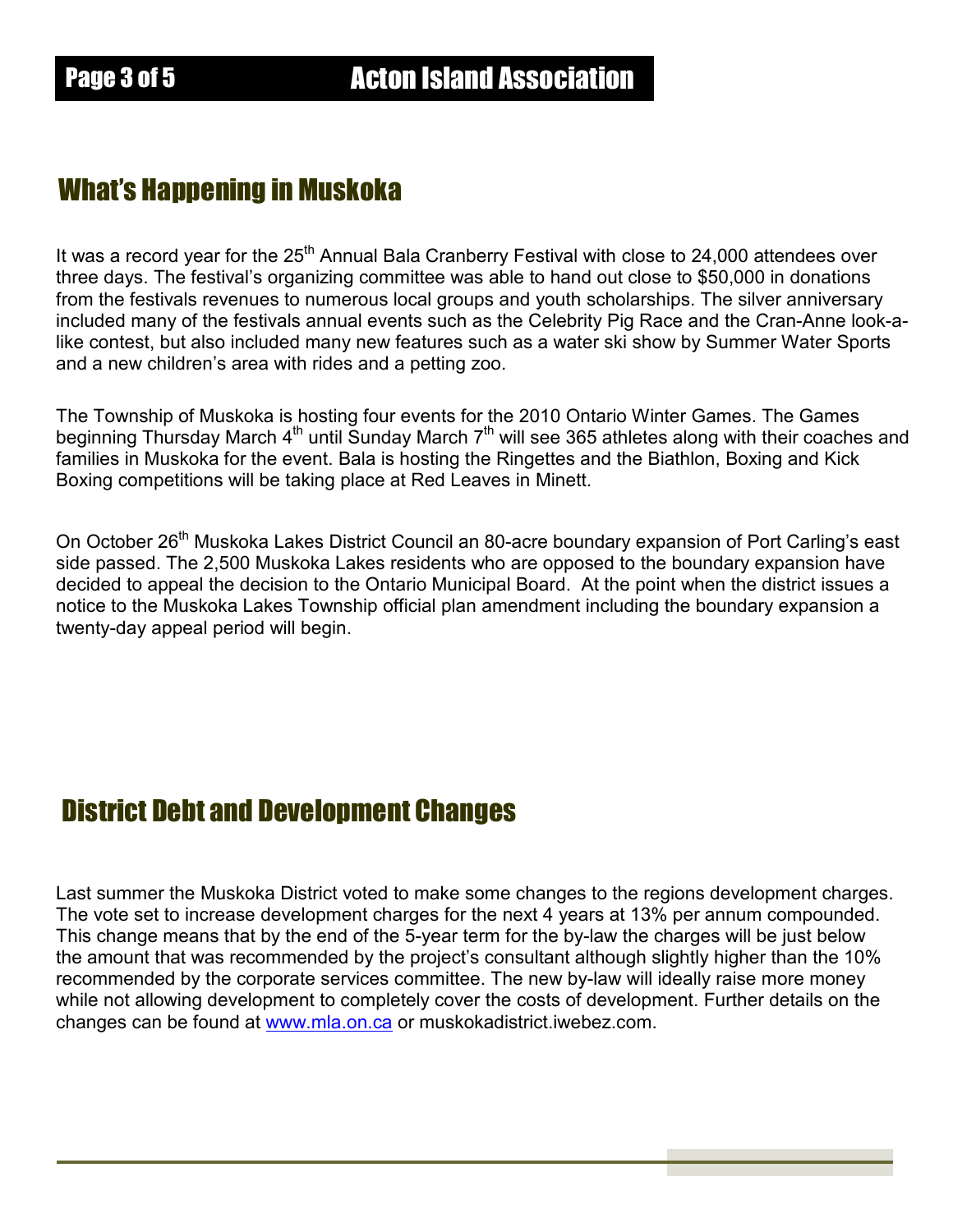#### Bala Wetlands Health Evaluation

An extensive study took place over the course of the past summer on the Bala Wetlands to determine if they can be labeled provincially significant. The Muskoka Watershed Council is conducting the study as an attempt to sponsor watershed health. The study which took place in June, July, August and September of this year took place in the wetlands area to the North of Bala and to the west of highway 169. Wetlands are important as they cleanse out the watershed, and as such are a vital part of a healthy ecosystem. The study is being undertaken by Dirk Janas, a senior consultant for Beacon Environmental using the Ontario Wetlands Evaluation system. The evaluation scoring will eventually enable the Ministry of Natural Resources to rank the Bala wetlands and determine if they are provincially significant. The wetland area is spread over crown lands and seventeen private properties. Of the private properties seven owners gave permission for access to the property allowing the study to be conducted on 70% of the land area. According to Janas the study is required on 60-70% of the area to qualify for consideration on provincially significant wetlands. The study has cost an estimated \$35,000 to complete funded through a nonprofit organization. The Bala wetlands health evaluation is part of a continued effort in Muskoka to pioneer environmental health.

#### Boating Laws 2009

This past summer there were several changes made to Ontario's boating laws. Boaters now found drinking and boating will face the same new penalties for impaired driving on a road. The new penalties that were installed on May 1<sup>st</sup>, 2009 state that any boaters found drinking and driving with a blood alcohol concentration between 0.05 and 0.08 mg/l now face immediate suspension of their vehicle driver's license. With further infractions mandatory alcohol education, alcohol treatment and ignition interlock programs will be imposed. The penalties apply to anyone found drinking and operating a motorized or non-motorized vehicles including power boats, canoes, kayaks, sailboats, jet skis, dinghies and other inflatable rafts. In addition the law has changed requiring all boaters to hold a Pleasure Craft Operating Card as of September 15<sup>th</sup>, 2009. Reports indicate that 2 million Canadian boaters are yet to acquire a Pleasure Craft Operating Card. The Pleasure Craft Operating Exam can be taken online at www.boaterexam.com. Furthermore there are a number of safe boating courses offered throughout the province including one, which was introduced this past summer as part of the safety program of the Muskoka Lakes Association. The valuable course is provided by the Power Boating Academy and includes the Pleasure Craft Operating Exam. Look for updates at www.mla.on.ca for updates on dates for next year's course. Finally, as of May 27<sup>th</sup>, 2009 a new boating law was instated regarding noise pollution in public spaces. Operating a boat within the restricted area (9 Km from shore) without a proper muffler can result in fines from \$250 to \$500. A reminder that the restricted area includes all of the Muskoka waterways. Make sure to familiarize yourself will all updates to Ontario's Boating Laws for the 2010 season and continue to boat safe!